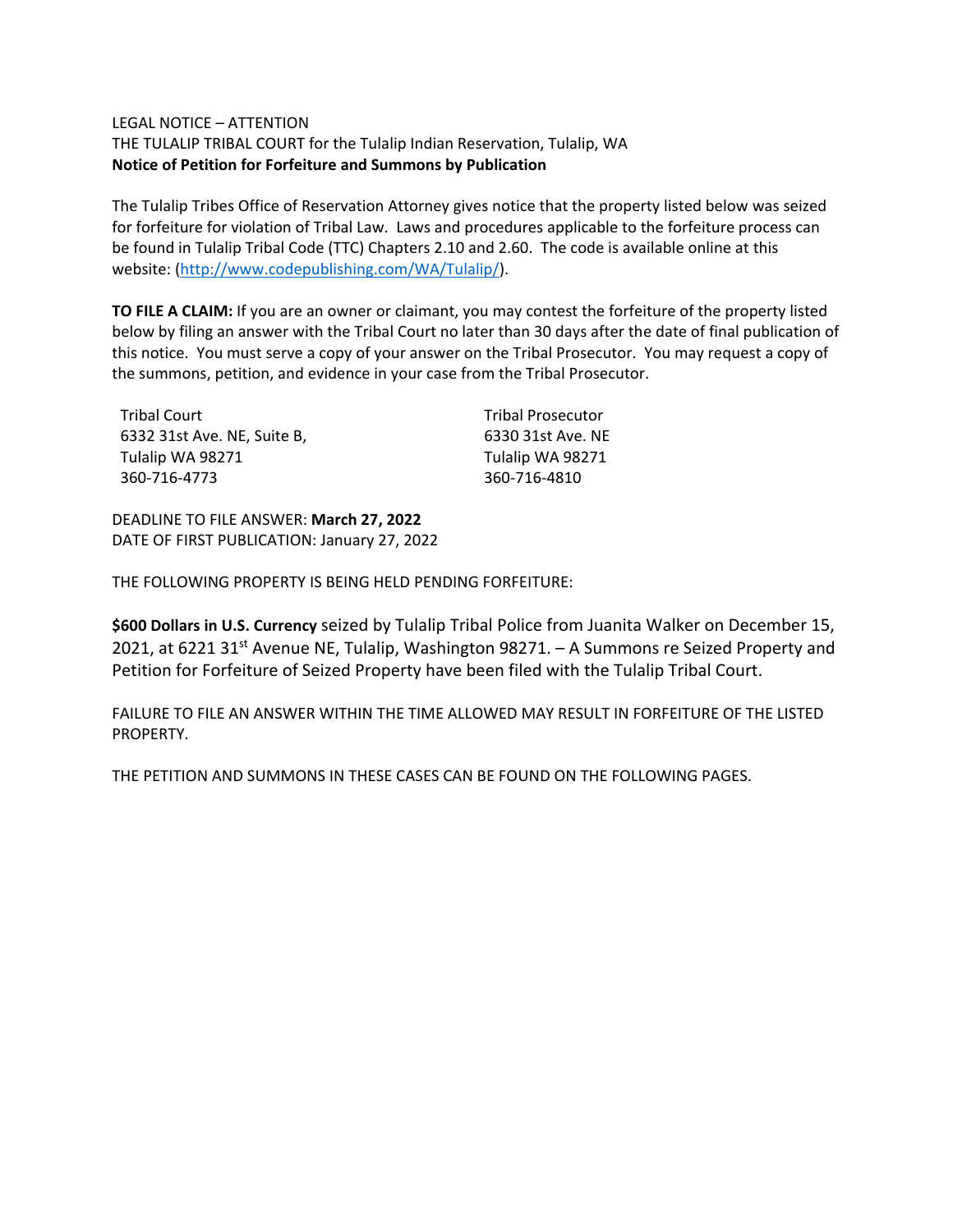|                | 2022 JAN 24 AM 10: 15                                                                                |  |  |  |  |  |  |
|----------------|------------------------------------------------------------------------------------------------------|--|--|--|--|--|--|
|                | TULALIP TRIBAL COURT                                                                                 |  |  |  |  |  |  |
|                | $GFRK\_TA$                                                                                           |  |  |  |  |  |  |
| $\overline{2}$ | IN THE TULALIP TRIBAL COURT                                                                          |  |  |  |  |  |  |
| 3              | FOR THE TULALIP INDIAN RESERVATION<br><b>TULALIP, WASHINGTON</b>                                     |  |  |  |  |  |  |
| 4<br>5         | NO. TUL-CV-FO-2022-0029<br>IN REM THE FORFEITURE OF:                                                 |  |  |  |  |  |  |
|                | SIX HUNDRED DOLLARS in U.S.<br><b>SUMMONS RE SEIZED PROPERTY</b>                                     |  |  |  |  |  |  |
| 6              | Currency (\$600)<br>TPD Incident No.                                                                 |  |  |  |  |  |  |
| $\overline{7}$ | 21-3419<br>Primary Officer<br><b>B.</b> Bennett                                                      |  |  |  |  |  |  |
| 8              | (Clerk's Action Required)                                                                            |  |  |  |  |  |  |
| 9              |                                                                                                      |  |  |  |  |  |  |
| 10             | TO:<br>Juanita Walker<br>10117 21 <sup>st</sup> Avenue SE                                            |  |  |  |  |  |  |
| $\mathbf{1}$   | Everett, WA 98208                                                                                    |  |  |  |  |  |  |
| 12             | YOU ARE HEREBY NOTIFIED that the Tulalip Tribes, Plaintiff, by and through its                       |  |  |  |  |  |  |
| 13             | prosecuting authority, has filed a petition with the Court that seeks to have forfeited, to the      |  |  |  |  |  |  |
| 14             | benefit of the Tribes, certain property that you allegedly own, claim, or have an interest.          |  |  |  |  |  |  |
| 15             | Pursuant to Chapter 2.60.070§(4)(a), of the Tulalip Tribes Code of Law, you have thirty              |  |  |  |  |  |  |
| 16             | (30) days after you have been served the petition and this summons to file with the Court a          |  |  |  |  |  |  |
| 17             | response to the allegations described in the petition. No extension of the time for filing the       |  |  |  |  |  |  |
| 18             | response may be granted. Failure to respond within 30 days may bar you from presenting               |  |  |  |  |  |  |
| 19             | evidence at any later evidentiary hearing regarding the seized property. Further, if no response     |  |  |  |  |  |  |
| 20             | is filed within 30 days after service of the petition and summons, the Court, upon motion of the     |  |  |  |  |  |  |
| 21             | Tribes, shall order the property forfeited to the Tribes.                                            |  |  |  |  |  |  |
| 22             | Chapter 2.60.070§(4)(b) governs responses to forfeiture petitions. The Clerk's Office                |  |  |  |  |  |  |
| 23             | does not provide legal advice. It is your responsibility to familiarize yourself with the applicable |  |  |  |  |  |  |
| 24             | tribal<br>law-which<br>is<br>available<br>from<br>Clerk's<br>the<br>Office<br>and<br>on-line<br>at:  |  |  |  |  |  |  |
| 25<br>26       | http://www.codepublishing.com/WA/Tulalip/                                                            |  |  |  |  |  |  |

 $\bullet$ 

 $\ddot{\phantom{1}}$ 

 $\sim$ 



**Contractor** 

TRIBES-PROSECUTOR'S OFFICE<br>6330 – 31<sup>st</sup> Ave NE PH (360) 716–4810; FAX (360) 716-0658

FILED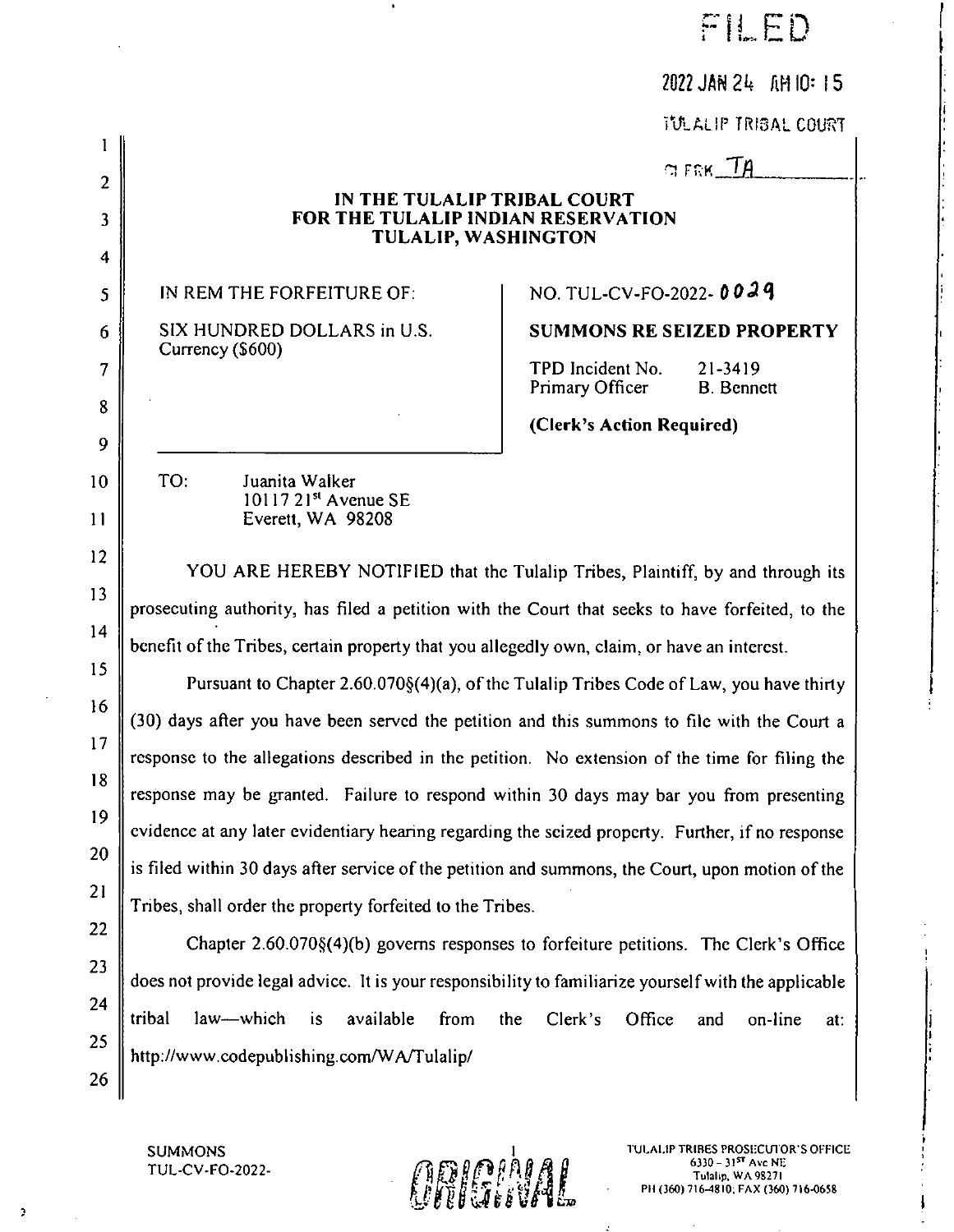| Your response must be mailed to, or personally filed with, the Clerk's Office at 6332- |  |
|----------------------------------------------------------------------------------------|--|
| 31 <sup>st</sup> Ave NE, Suite B, Tulalip WA 98271.                                    |  |

Questions regarding the petition should be addressed to the Tulalip Tribes Prosecutor's Office at 360-716-4810, not to the Clerk's Office.

DATED this  $1'$ <sub>1</sub> day of January, 2022.

Talla A

SUMMONS<br>TUL-CV-FO-2022-

10

 $\mathbf{1}$ 

 $\overline{2}$ 

 $\overline{\mathbf{3}}$ 

 $\overline{\mathbf{4}}$ 

5

6

 $\overline{7}$ 

 $\bf{8}$ 

 $\overline{9}$ 

ll

12

l3

15

 $14$ 

l6

17

l8

l9

20'

21

22

23\_

24

25

~26

TULALIP TRIBES PROSECUTOR'S OFFICE<br>6330 – 3157 Ave NE  $\text{G330} - 31$ <sup>5T</sup> Ave NE<br>  $\text{Hulb}_p$ , WA 98271<br>  $\text{Tulli}_p$ , WA 98271 PH (360) 7l6-48l0; FAX (360) 716-0658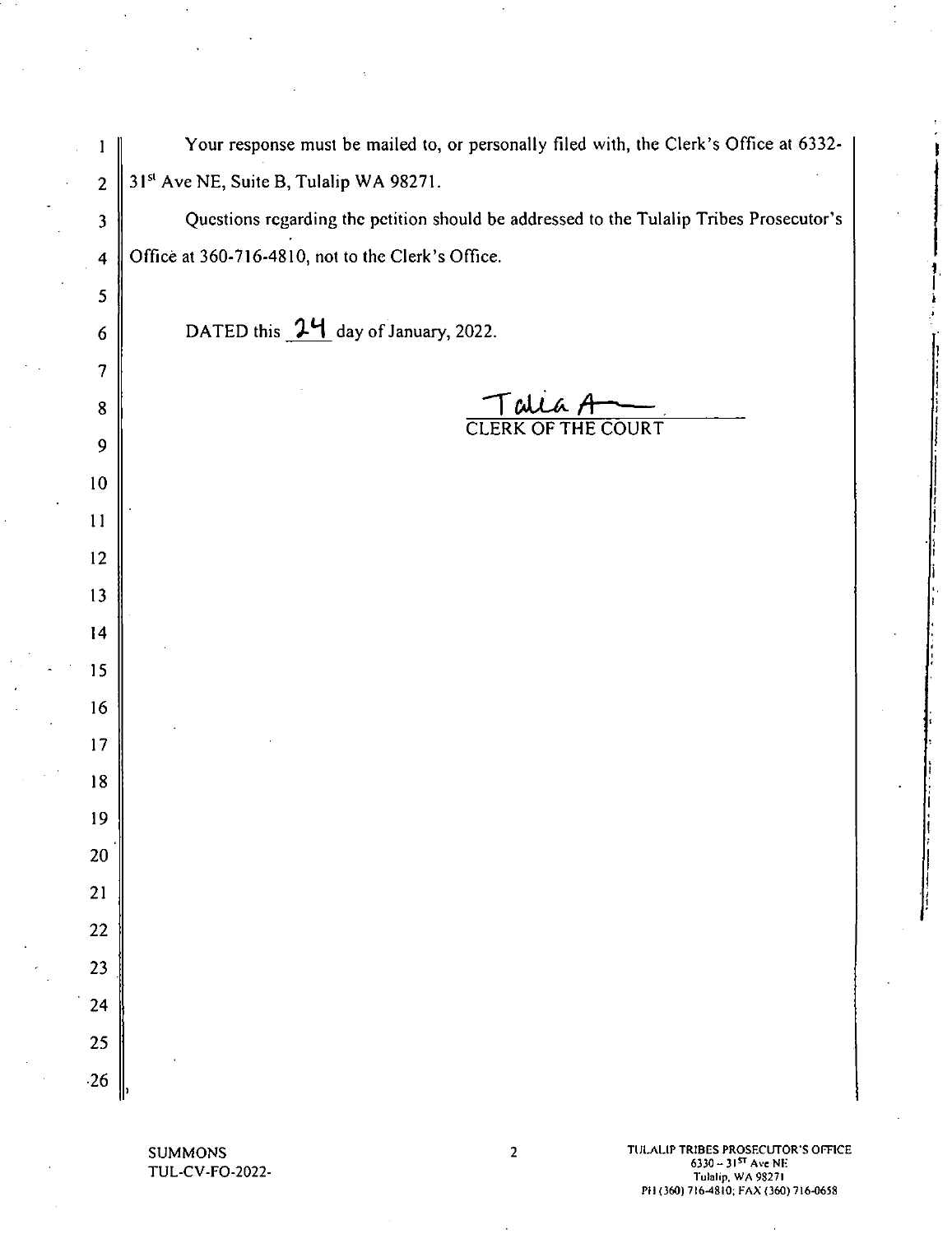|  |  | ILED |  |  |
|--|--|------|--|--|
|--|--|------|--|--|

| 2022 JAN 24 AM 10: 15 |  |  |
|-----------------------|--|--|
|-----------------------|--|--|

TGLALIP TRIBAL COURT

 $G_{\rm L}$ FRK $\square$ TA

### IN THE TULALIP TRIBAL COURT FOR THE TULALIP INDIAN RESERVATION TULALIP, WASHINGTON

12

 $11$ 

 $\mathbf{I}$ 

 $\overline{2}$ 

3

 $\overline{\mathbf{4}}$ 

 $\overline{5}$ 

6

 $\overline{7}$ 

8

9

 $10$ 

13

14

15

I6

l7

18

19

20

21

22

23

24

25

 $26$ 

# IN REM THE FORFEITURE OF: NO. TUL-CV-FO-2022- 0029

#### SIX HUNDRED DOLLARS in U.S. PETITION FOR FORFEITURE OF<br>
SEIZED PROPERTY SEIZED PROPERTY

TPD Incident No. 21-3419<br>Primary Officer B. Bennett Primary Officer

COMES NOW the Tulalip Tribes, Plaintiff, by and through its prosecuting authority, to petition the Court to institute proceedings for the forfeiture of the property described in section l, below. The Court has subject matter jurisdiction over these proceedings, and this Petition is made pursuant to, Chapter 2.60 of the Tulalip Tribes Code of Law.

## l. SUBJECT PROPERTY

As described in detail in Tulalip Police Incident Report #21-3419, which is on file with the Tulalip Tribal Court under this cause number, on or about the  $15<sup>th</sup>$  day of December, 2021, Tulalip Tribal Police (TPD) seized \$600 from Juanita Walker in the vicinity of 6221 31st Avenue  $\vert$ NE, Tulalip, Washington in connection with narcotics trafficking on the Tulalip Reservation.

## ll. AUTHORITY

Because the Subject Money was furnished or intended to be furnished by any person in exchange for a controlled substance or listed chemical in violation of Tulalip Law, it is subject | to forfeiture pursuant to Tulalip Tribal Code 2.60.020§(7).

## III. CLAIMANTS

Juanita Walker, from whom the subject property was seized, is the only person who the Tribes knows or has reason to believe has or may assert a claim to the subject property. Juanita

PETITION FOR FORFEITURE OF **1999 PARTICON FOR FORFEITURE OF 1999 PARTICON**<br>SEIZED PROPERTY 6103 – 31<sup>57</sup> Ave NE, Suite B<br>TUL-CV-FO-2022- PH (360) 716-4810; FAX (360) 716-0658